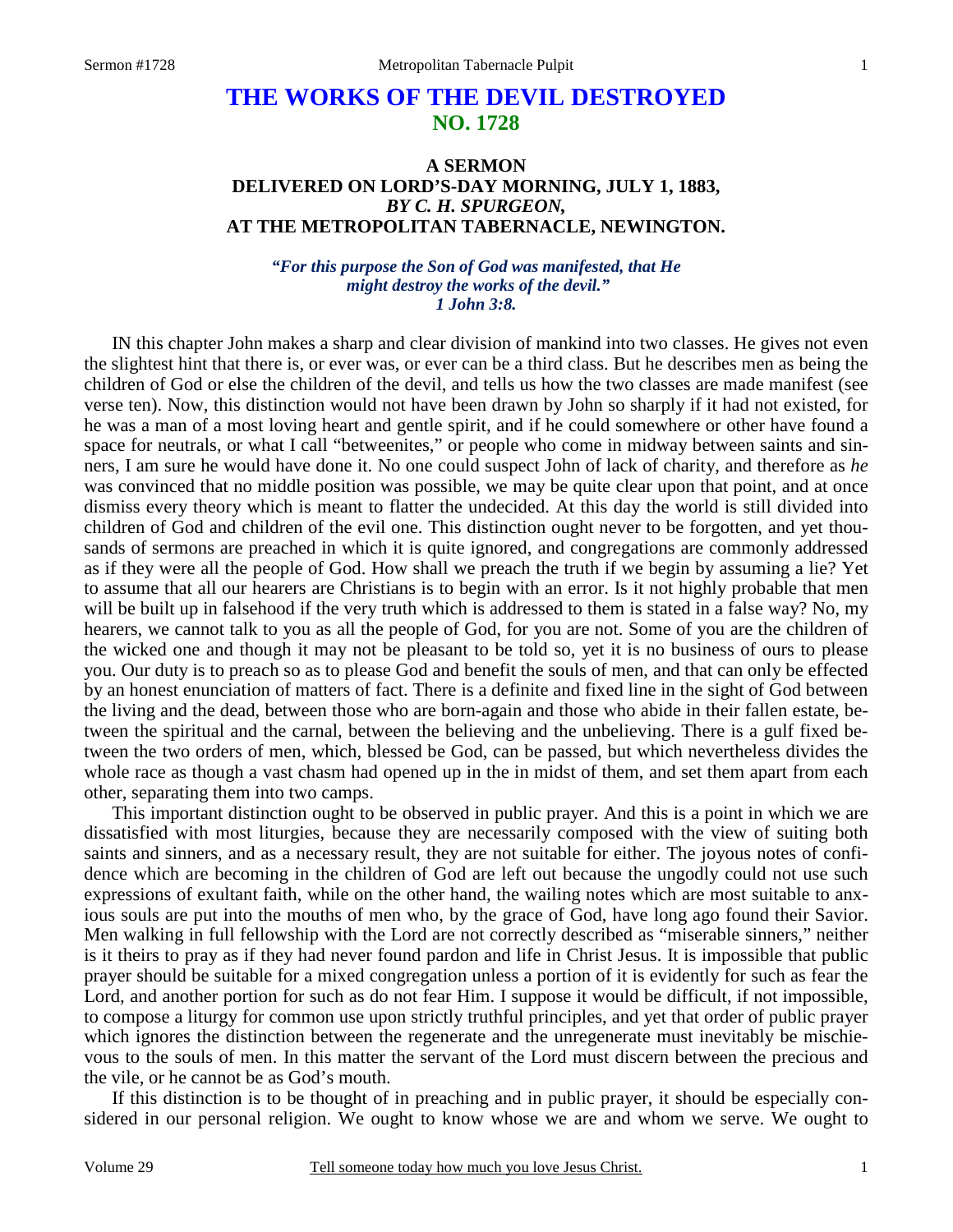know the differences, which the Lord has made by grace, and whether or not He has made us to differ from the unrenewed. Every man in trade wishes to be sure of his position, whether he is prospering or not. And surely we ought, each one, to know our position in that one great enterprise of life which if it finds us bankrupt at the last must leave us so forever. It is of the utmost importance for a man to know whether he has been enlightened or abides in darkness, whether he is the slave of sin or the Lord's free man. Each man should know that he is saved or lost, pardoned or condemned. He may not sit down in peace in the deceitful hope that though he may not be a child of God, he is nevertheless no heir of wrath, for it cannot be, he is one thing or the other at this moment. Everyone is under the wrath of God unless he has believed in Jesus, and so has become accepted in the Beloved. There are two seeds and only two—the seed of the woman and the seed of the serpent, and you, my friend, belong to one or the other. John sums up the vital distinction when he writes, "He that has the Son has life; and he that has not the Son has not life. And we know that we are of God, and the whole world lies in wickedness."

Let this stand as the preface of the sermon, for the spirit of it will run through my whole discourse.

 And now I come to the words of the text itself, "For this purpose the Son of God was manifested, that He might destroy the works of the devil." We shall speak of four things, *the works of the devil, the purpose of God, the manifestation of the Son of God,* and *the experience within ourselves* of the meaning of this text. Oh, for the aid of the Holy Spirit, that we may think aright and speak with power.

**I.** First, then, let us say a little upon THE WORKS OF THE DEVIL. This very strong expression is descriptive of *sin,* for the preceding sentence so interprets it. I will read the whole verse—"He that commits sin is of the devil; for the devil sinned from the beginning. For this purpose the Son of God was manifested, that He might destroy the works of the devil"—that is, that He might destroy *sin*.

 This name for sin is first of all *a word of detestation*. Sin is so abominable in the sight of God and of good men that its various forms are said to be "the works of the devil." Men do not like the idea of having any connection with the devil, and yet they have a most intimate connection with him until they are made anew by the Spirit of God. When it was supposed in a superstitious age that a man had commerce with the devil, he was abhorred or feared, and most properly so. He that is in league with Beelzebub has forfeited all right to honor. Yet let every man know that if he lives in sin, his actions are called by the Holy Spirit, "the works of the devil." Satan is "the spirit that now works in the children of disobedience." Think of that, you ungodly ones. The devil is at work in you, as a smith at his forge. Is it not a shocking thought that if I am living in sin, I am the bond slave of Satan, and I am doing his work for him? If the devil is in the heart the whole life will be more or less tainted by the presence of that archenemy of God and man. Do not laugh at sin, then, do not dare to trifle with it, for it is dangerous and deadly, because it is of the devil, from whom no good thing can ever come. Oh, if men could but see the slime of the serpent upon their pleasurable sins, the venom of asps upon their dainty lusts, and the smoke of hell upon their proud and boastful thoughts, surely they would loathe that which they now delight in! If sin connects us with the devil himself, let us flee from it as from a devouring lion. The expression is a word of detestation, may it enter into our hearts and make sin horrible to us.

 Next, it is *a word of distinction*. It distinguishes the course of the ungodly man from the life of the man who believes in the Lord Jesus. For he that is of God does the works of God, his life is the work of God, it is a life which has much that is God-like about it, and he is upheld by the power of God, the ever blessed Spirit. But the ungodly man's life is very different—he lives for himself, he seeks his own pleasure, he hates all that oppose him, he is up in arms against the Lord and His truth, and all that is pure and good. His spirit is not the spirit of God, but of the evil one. There is a radical distinction between the gracious and the graceless, and this comes out in their works. The one works the works of God and the other the works of the devil. I know that this doctrine is not pleasant, but it is true, and therefore it must be plainly stated. I hear one say, "Look at me. Am I a child of the devil? I may not be much of a saint, but I am no worse than many of your professing Christians." I answer that may be the case, for professing Christians are sometimes horrible hypocrites. But what has that to do with you? Ah, my friend, their perishing will not help your salvation. If you are not trusting in Christ and living under the power of His love, you may be as good as any hypocrite, or even better, and yet you may be widely different from a real Christian. If you have not the life of God in you, you cannot do the works of God. The mineral cannot rise into a vegetable by itself; it would require another touch from the creative hand. The vegetable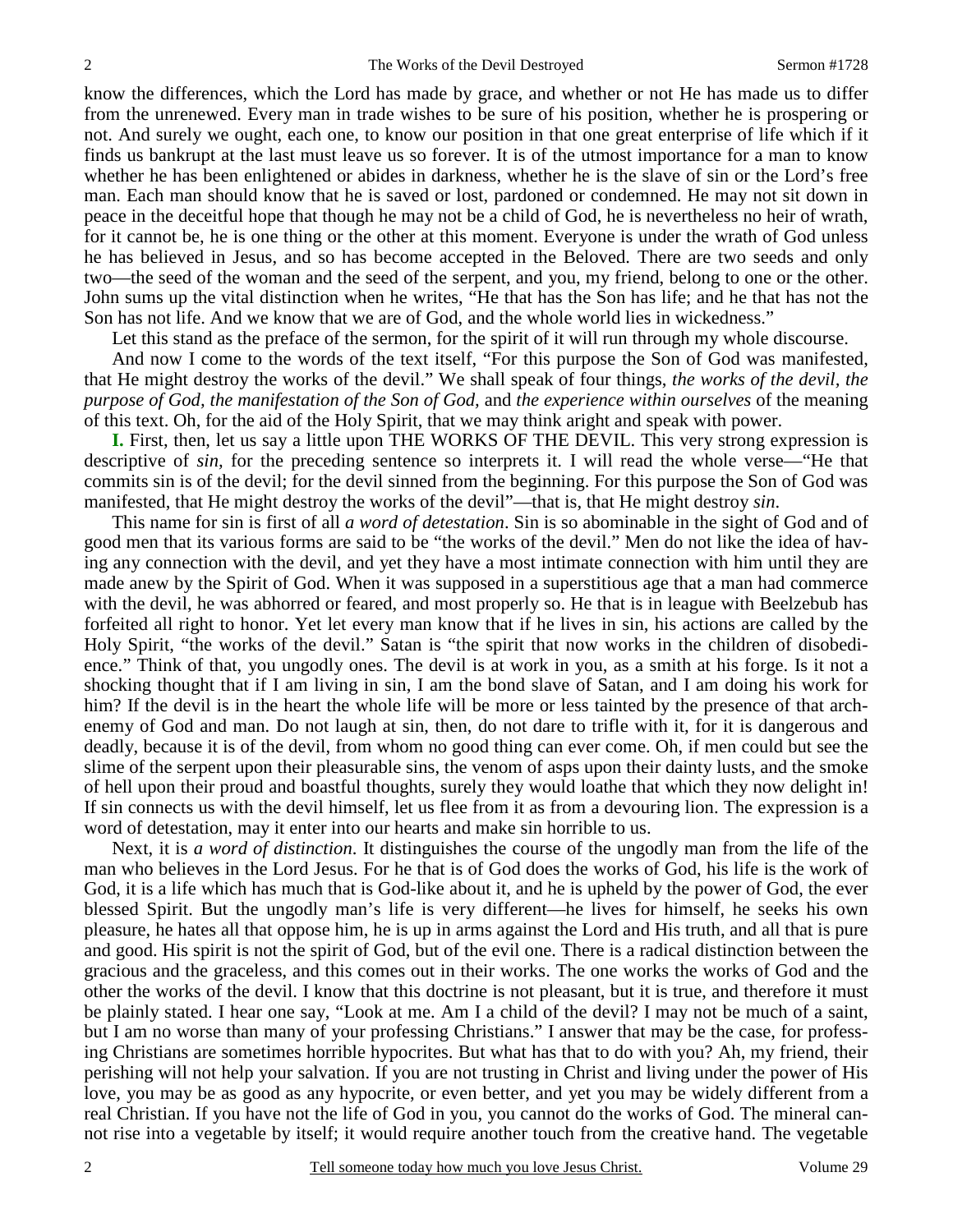cannot rise into an animal unless the Creator shall work a miracle, and even so, you as a carnal man, cannot become a spiritual man by any spontaneous generation. The new life must be imparted to you by the quickening Spirit. The distinction of your works from those of the real believer in Christ is as great as that between the works of the devil and the works of God, and this may show you how great the distinction of the natures must be by which these different fruits are produced.

 The language before us is, next, *a word of descent*. Sin is "of the devil." It came from him. He is its parent and patron. Sin is not so of the devil that we can lay the blame of our sins upon him, for that is our own. You must not blame the tempter for tempting you to do that which without your will, he could not make you do. He may tempt you, but that would be no sin of yours if your will did not yield to the temptation. The responsibility lies with your will. The devil has plenty of sin of his own to answer for, and yet he is often made a packhorse to carry loads of evil which are none of his. Mother Eve taught us that art, when she said, "The serpent beguiled me and I did eat." And since then men have become wonderfully proficient in the science of excuse-making, frequently imputing their own guilt to the devil's guile. Yet sin in a sadly true sense, does come of the devil. He first introduced it into the world. How or when he himself first sinned and fell from being an angel of light to become the apostle of darkness, we will not conjecture. Many have thought that the pride of his lofty station, or envy of the foreseen glories of the Son of man, may have overthrown Him. But at any rate, he kept not his first estate, but became a rebel against his Lord, and the active promoter of all evil. Being expelled from heaven for his wickedness, he desired to wreak his revenge upon God by alienating the human race from its obedience. He saw what an interest the Creator had taken in man, and therefore judged that he could grieve Him greatly by seducing man from obedience. He perceived that the Maker, when He formed the earth, did not rest. When He had made the birds and fishes, He did not rest. When He had made the sun, moon and stars, He did not rest. But when He had fashioned man, He was so well content that He then took a day of rest, and consecrated it forever to be a Sabbath. Thus was God's unresting care for man made manifest. "Surely," said the evil one, "if I can turn this favored being into an enemy of God, then I shall bring dishonor upon the name of the Most High, and have my revenge." Therefore he alighted in the garden, and tempted our first parents, thus opening the gate by which sin entered into the world with all its train of woe. In that sense sin is truthfully described as being the work of the devil. He brought the flame which has caused so great a burning. Since then he has been in some degree the author of sin by often tempting men. I doubt not that he suggests to many a sinner the delights of the flesh, and the pleasures of self, and that he shuts the eyes of conscience to the truth, and hardens the heart against the threats of God. Under these influences men doubtless rush into wild extravagances of evil, willingly yielding themselves to be led captive at his will. Doubtless, Satan not only suggests sin to men, but as one spirit influences another spirit, he influences men strongly towards that which is evil, and blinds them against that which is good. "Lead us not into temptation, but deliver us from the evil one," is a prayer which plainly connects the evil one with temptation, as we know that he is connected with it as a matter of fact. This is his constant employment, to be tempting one way or another, the sons of men. Hence sin is the work of the devil, but not so that it excuses us. It is our work because we willingly yield. Let us be thoroughly ashamed of such work when we find that the devil has a hand in it. May Almighty God deliver us from the mighty spirit of evil!

 Consider, next, that we have here *a word of description*. The work of sin is the work of the devil because it is such work as he delights in. What are the works of the devil? They are such actions as are like himself, and exhibit his nature and spirit. Open your eyes and you will surely see "the works of the devil," they are everywhere in this poor world. The earth is defiled with his horrible productions. How delightful it is to take a survey of the works of God! The wise man says, "The works of the Lord are great, sought out of all them that have pleasure therein." I heard of a good man who went down the Rhine, but took care to read a book all the way, for fear he should have his mind taken off from heavenly topics by the beauties of nature. I confess I do not understand such a spirit—I do not want to do so. If I go into an artist's home, I do that artist displeasure if I take no notice of his works under the pretext that I am quite absorbed in him. Why not enjoy the objects in which our heavenly Father has set forth His wisdom and power? There is nothing in any of the works of God to defile, debase, or carnalize the soul. Delight yourself in all of your heavenly Father's handiwork, and make it to be a ladder by which you climb to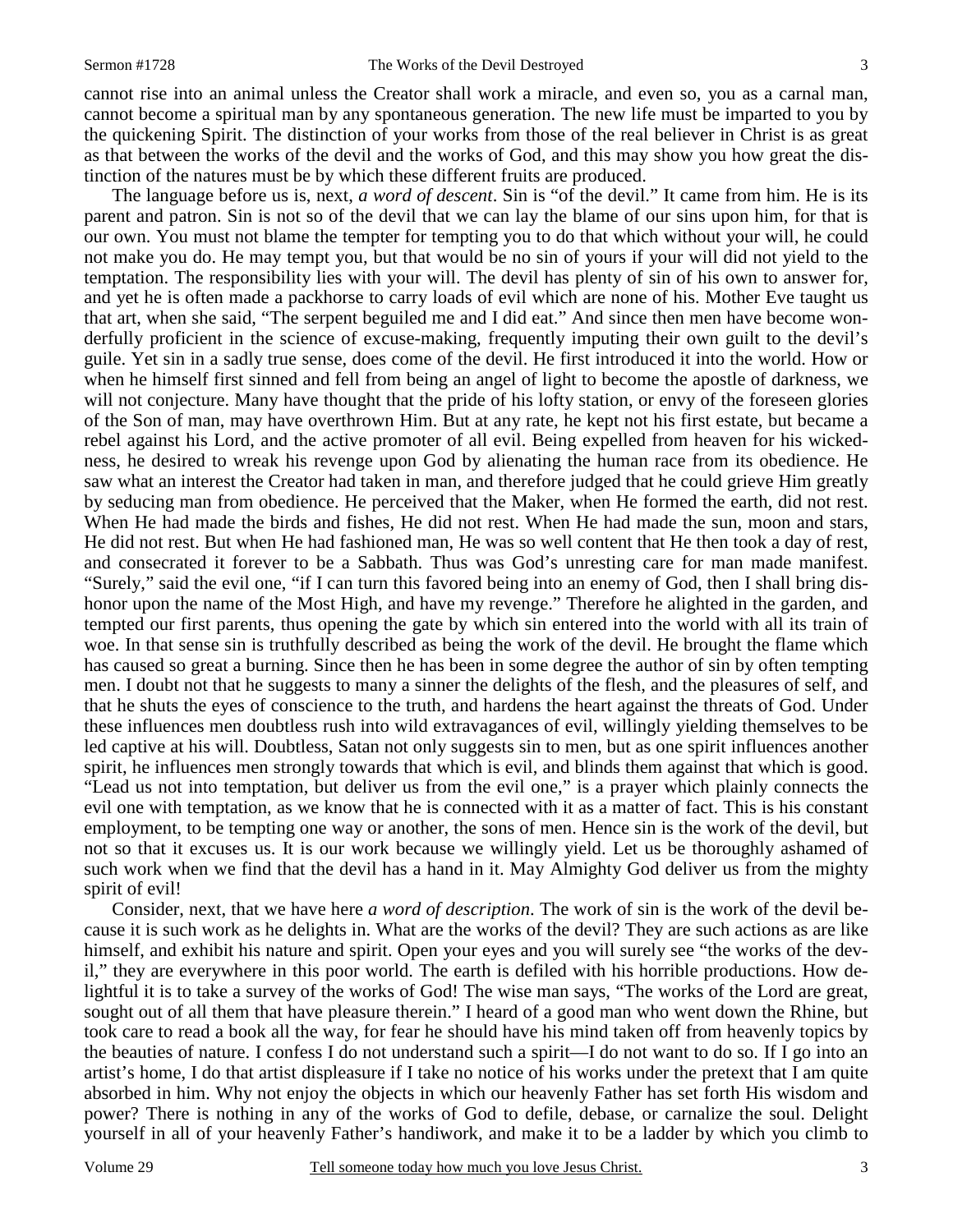Him. But what a very different contemplation is that which lies before us in the works of the devil! Ah, me, what a picture for a painter here—the works of the devil! Yet surely, brush and color would altogether fail. Oh, evil one, how cunning are your works, in malice have you made them all! The earth is full of your abominable things!

 Look abroad in the world and you see *atheism,* men made by God deny His existence. They could not stand upright and speak if He did not enable them to do so, and yet they cry, "There is no God!" Into what a condition must an intelligent mind be brought before it can vent such folly! Surely this must come from that arch-fiend who above all things desires that there should be no God! See, also, how much there is of *ignorance* abroad, a leaden night of ignorance of God and of His Son. Is not this the work of the prince of darkness? Note also the abounding *unbelief* of truth which would be believed at once if men's minds were pure, of truth which is salvation to those who accept it, and yet is rejected by many as if it were injurious to them. From where does all this *indifference* to God and His grace come, and what is the origin of all this plague of *doubting* which is now upon us? Is it not of the same character as that which abode in the serpent's heart when he whispered, "Has God said?" and again, "You shall not surely die." Here is the liar that is from the beginning still producing a host of lies against God Himself. What is *idolatry,* which we see everywhere abroad, not only among the heathen, but among those who call themselves Christians—the worship of visible symbols instead of the spiritual adoration of the unseen Spirit? It must have come from Satan, who has made himself the god of this world, setting himself up to be God's rival. Things offered to idols are offered to devils, for a mere idol is nothing in the world, its evil lies in its representing a principle which is opposed to the one true, invisible God. The superstitions which degrade humanity, which are an insult to our manhood, all these are most pleasing to Satan, and approved by him, and so they are fitly described as "the works of the devil." And what, my brethren, is *blasphemy*—that common profanity which pollutes our streets? Who could have taught men wantonly, and for no purpose whatever, to use the foul and filthy language that is so common nowadays? This must be the speech of pandemonium, the dialect of hell. And what is *pride,* my brethren; pride in a creature that will die? Pride in a sinful worm?—the pride of dress, the pride of life, the pride of talent? What are those haughty looks? What are those presumptuous words? What are those contemptuous glances—what are all these things but works of the devil? He whom Milton describes as thinking it "better to reign in hell than serve in heaven," he surely is the great fomenter of all pride among mankind. As for *deceit,* so current everywhere, and worst of all, religious deceit, formalism and *hypocrisy,*  from where come these but from the bottomless pit—from him who transforms himself into an angel of light? Are not all liars his dear children? My list is long enough, but I see a numerous brood hatched beneath the wings of *hate,* envy, strife, wrath, bitterness, malice, revenge. These are as fiery flying serpents in this wilderness, inflaming men's blood. I see these accursed evils rousing nations into war, dividing communities with discords, embittering families that otherwise might be full of love. Yes, making men to be the worst enemies of men. These come from him who is a murderer from the beginning, and is the aider and abettor of all hatred and strife. What a busy being he has been! How he has toiled incessantly day and night to set up a kingdom of hate in opposition to the empire of eternal love! With what diligence has he smothered the world with a pall of darkness, so that men sit down to weep and rise up to torment one another. Ah me, what mischief this unclean spirit has worked! His works are evil, only evil and that continually. He has led the human race to become accomplices in his treason against the majesty of heaven, allies in his rebellion against the sovereignty of God Most High. The works of the devil make up a black picture. It is a thick darkness over all the land, even a darkness that may be felt.

**II.** But now, secondly, and much more joyously, let us consider THE PURPOSE OF GOD—"For this purpose the Son of God was manifested, that He might destroy the works of the devil."

 Ring out sweetly all the silver bells of earth, and all the golden harps of heaven. God has purposed that the terrible work of the devil upon the earth shall be every atom of it, destroyed. Yes, mark that word *"destroyed,"* not limited, nor alleviated, nor neutralized, but destroyed. Oh, men and brethren, what could you and I do against such a power as Satan, so malicious and so strong, and withal so cunning and subtle, and apt to deceive? Who among us can loosen his works, and cast his cords from us? But if God has purposed it, verily the purpose of Jehovah shall stand! If this is the divine decree, trem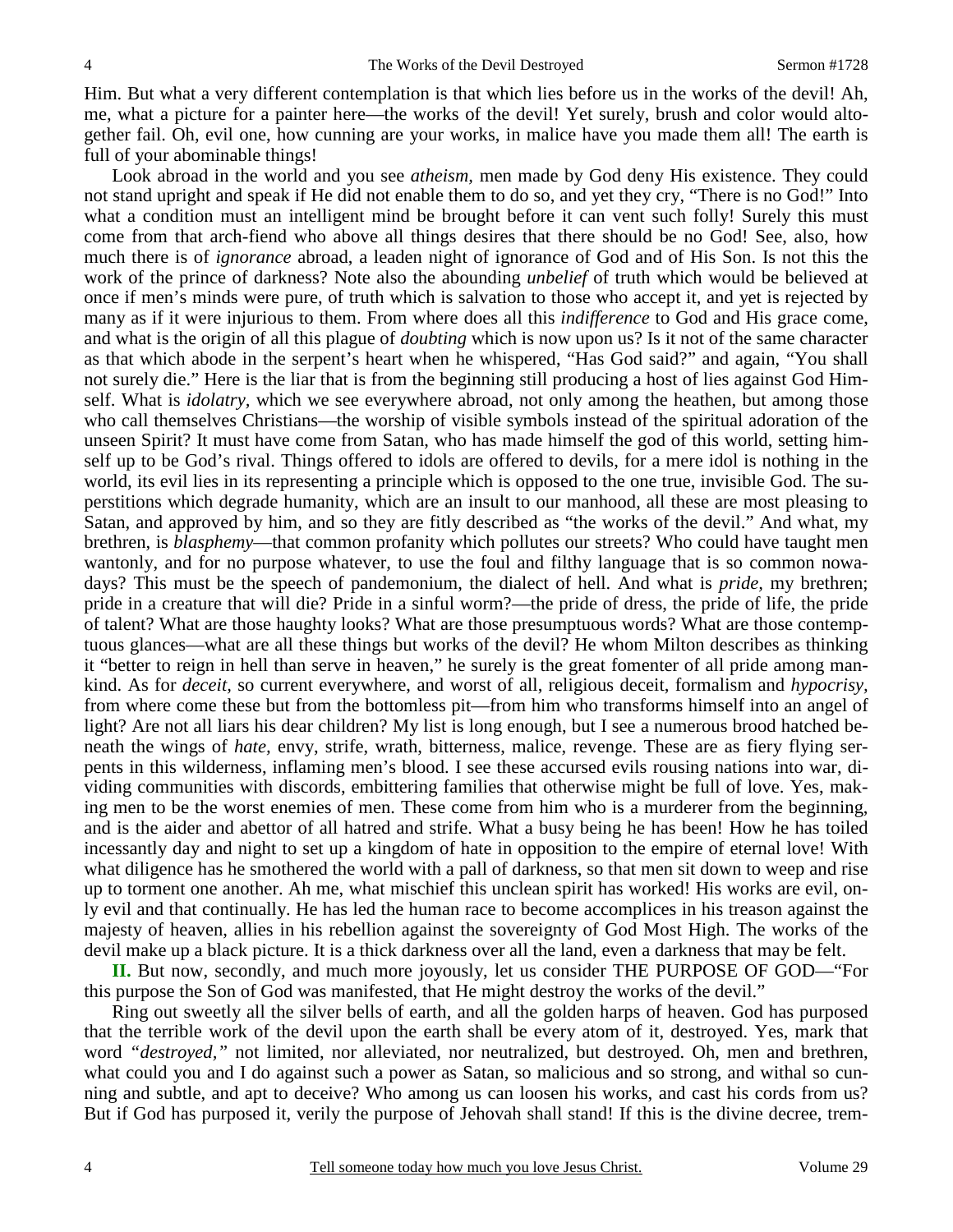ble, O Tophet, and you, Beelzebub, for there shall come an end to all your works, if God has purposed to destroy them!

 The work which lies in this purpose is assuredly *a divine work*. The Lord who can create can certainly destroy. Destruction lies in the hand of Omnipotence, and is a prerogative of the Eternal One. Destruction of forces so terrible must come from the Lord alone. What could you and I do in this business? Ourselves originally under Satan's power, ourselves destroyed, could we destroy the destroyer? The image of God in us has been marred by the work of Satan. Could we restore that image? Enmity to God has been created in our hearts by Satan. Could we while yet enemies tear out that enmity? No, another hand must make us friends; a hand outside of us. That which has been done by the powers of darkness must be undone by the eternal light, or else it will remain forever. It is a divine work, this destruction of the works of the devil, and herein lies our hope of its being accomplished.

 And there is, to my mind, about it the idea of *a conquering work*. When are the palaces and the fortifications of great kings destroyed? Not till the kings themselves have been overthrown in a fair fight. But when their power is broken, then it is that the conquerors raze the castle and burn the stronghold. Glory be unto Jehovah, it is His purpose to win such a victory over the Prince of Darkness that every work of his shall be destroyed. "Come, behold the works of the Lord, what desolations He has made in the earth; He breaks the bow, and cuts the spear in sunder. He burns the chariot in the fire." Your right hand, O Lord, has dashed the enemy in pieces. Our Almighty Champion has come forth with a shout of victory to divide the spoil with the strong. The arch-enemy is vanquished, and therefore his works are to be destroyed!

 This means also *a complete work*. The product of evil is not to be cut down for a time and left to grow again. The tree of the forest is felled by the axe, but the root remains, and at the scent of water it will bud and send forth branches. But the purpose of God is utterly to *destroy* the works of the devil, and destroyed they shall be. In the heart of man, when God begins His work, He does not cease till He has utterly destroyed all sin, yes, the very tendency and possibility of sin. And then He conducts the purified spirit up to His right hand, having neither spot or wrinkle, nor any such thing. In the world, also, do not doubt it, oh you soldiers of Christ, who are ready to turn your backs in the day of battle, He will yet drive sin out of its entrenchments. The habitations of cruelty shall become the temples of adoration, all people shall bow before the Lord, and there shall be a new heaven and a new earth in which dwells righteousness. Up from this poor planet there shall ascend, like smoke from a great golden altar of incense, the perpetual hallelujahs of a ransomed race, redeemed by blood and power from all the rule of the enemy. Glory be to God, He has purposed it, and He will accomplish it.

 It is a complete work and *a conclusive work,* for the Lord Jesus will so break the head of the old dragon, that he shall never again wear the crown. Christ has come, not to fight a battle with Satan which shall continue throughout all ages, but to win a victory which shall so crush the power of evil that it shall not molest the world again. The powers of darkness upon this earth hang out their flags and ring out the clarions of victory, but they are too fast. Wait a little while, and He that will come shall come, and will not tarry. And when He comes, He shall lead captivity captive, and the reign of goodness and truth, and love shall be established forever and ever. Rebellion shall not rise up a second time. Oh, how glorious is the text—"For this purpose the Son of God was manifest, that He might destroy the works of the devil." Sin in every shape and form, the Lord shall destroy from off the face of the earth forever.

**III.** Thirdly, our text plainly tells us how this is to be done, By THE MANIFESTATION OF THE SON OF GOD. "For this purpose the Son of God was manifested." The work of the devil was so clever, the foundations of it were so deeply laid, and the whole thing had such a semblance of omnipotence about it, and was, indeed, in itself so strong, that no champion was found in heaven or on earth that could hope to destroy it. It never entered Satan's thoughts that God Himself could deign to suffer and to die. He said within himself—"If, I can make man to so offend God that He must justly be incensed against him, then I shall have done the work effectually. If I can make man a rebel, God's infinite holiness cannot overlook his rebellion, and He must punish him. And so I shall have made for God a perpetual race of enemies, and He will have lost the love of myriads of His creatures." He did not know the boundless love and wisdom of Jehovah. Even his angelic intellect could never have conceived the matchless plan of atonement by a sacrifice, propitiation by substitution. The blessed fact of the Son of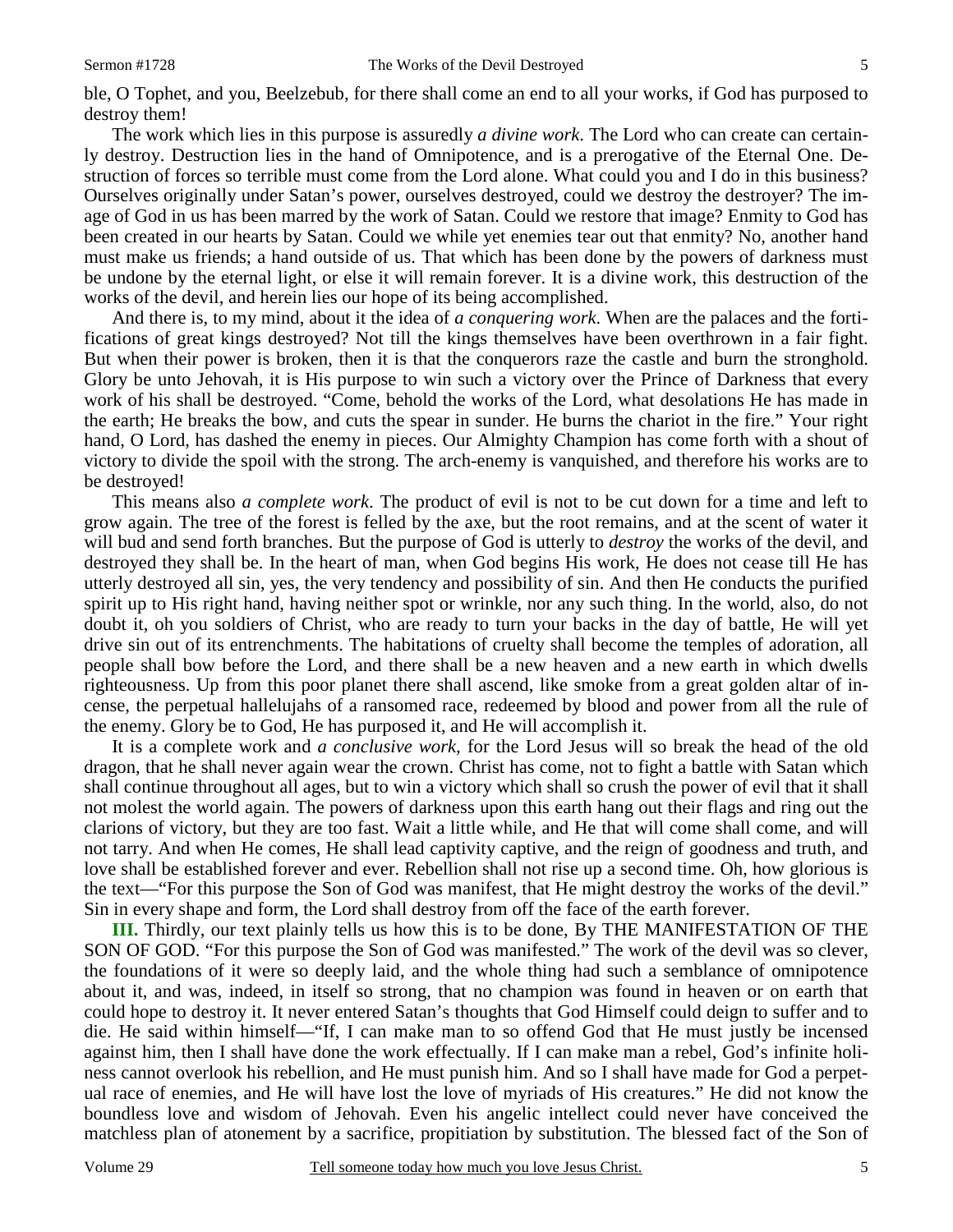God becoming manifest in human flesh, and dying in human form, to destroy the works of the devil, entered not into a creature's mind. Yet this was always in God's purpose, for the better display of His divine attributes. Behind, and under, and over the works of the devil, the Lord had always the design that this evil should be permitted that He might baffle it with love, and that the glory of His grace might be revealed.

 My text has in it, to my mind, a majestic idea, first, of the difficulties of the case—that the Son of God must necessarily be manifested to destroy the works of the devil, and then secondly, of the ease of His victory. Have you been abroad at midnight when darkness has been all around you, dense and tangible? Not a star was visible, the moon had forgotten to shine, you could scarcely see your hand when you held it before your eyes. The blackness seemed to be not only above, beneath, and around, but also within you. You were embedded in a thick, heavy, sensible ebony mass. How could all this be scattered? What power could lift up the pall and scatter the mass? Lo, in the east old Sol has lifted up his head, and the black walls have vanished. Not a speck remains. The works of darkness are destroyed by the manifestation of the light. That is the thought of the text—"For this purpose the Son of God was manifested." Rising up from His divine retreat in the silences of eternity, Christ appeared in human form and thereby scattered and utterly destroyed the works of darkness. Let us see how this was done.

 First, Christ's manifestation, even *in His incarnation,* was a fatal blow to the works of Satan. Did God come down to men? Was He incarnate in the infant form that slept in Bethlehem's manger? Then the Almighty has not given up our nature to be the prey of sin. Despair may not be! If one is born on earth that is divine as well as human, then joy unto you, O race of Adam! Hear you not the song, "Glory, joy to God in the highest, and on earth peace, goodwill toward men"? It cannot be that the race is given up to perpetual night if the Son of God is manifested in such fashion as this.

 Next, look to *the life of Christ on earth,* and see how He there destroyed the works of the devil. It was a glorious duel in the wilderness when they stood foot to foot—the champions of good and evil! How dexterously the evil one played his weapons! How cunningly he tempted the Christ of God! But the Lord Jesus used the sword of the Spirit, and "It is written," "It is written," "It is written," struck home till the evil one spread his dragon wings and fled away, for he had found his victor. Evil spirits had taken possession of human forms, legions of devils were established in men, but the Lord Jesus Christ had only to speak the word, and away they fled, glad to leap into swine, and rush into the sea to escape from His presence. They knew that He had come who was ordained "to destroy the works of the devil."

 All of our Lord's preaching, all His teaching, all His labor here below, was in order to the pulling away the cornerstone from the great house of darkness, which Satan had built up.

 But oh, dear friends, it was in *His death* that Jesus chiefly overthrew Satan and destroyed his works. Satan built upon this—that man had become offensive to God and God must punish him, that punishment was his hope for the continuance of alienation. Behold, the august Son of God takes the offender's place! Marvel of marvels, the Judge stands where the criminal should have stood and is "numbered with the transgressors!" Behold, the wrath of God falls upon His Well-beloved, and Jesus suffers, that He may reconcile man to his God, and heal the breach which sin had caused. The deed was done. Man is no more offensive to heaven, for one glorious man's boundless merit has put away the demerit of the race. Jesus has, by His unutterable beauties, removed the deformities of all who are in Him. By His obedience unto death the law is vindicated, justice is honored, grace is glorified. Man, accepting this great sacrifice, loves and adores the Father who ordained it, and so the works of the devil in his heart are destroyed.

 Our Lord's *rising again,* His ascension into glory, His sitting at the right hand of the Father, His coming again in the latter days—all these are parts of the manifestation of the Son of God by which the works of the devil shall be destroyed. So also is *the preaching of the gospel.* If we want to destroy the works of the devil, our best method is to manifest more and more the Son of God. Preach up Christ and you preach down the devil. All kinds of reforms are good, and we are on the side of everything that is pure, and honest, and temperate and righteous. Still, the best Reformer is the Christ of God. The one medicine for man's moral sickness is the cross, and nothing but the cross. Preach the crucified Savior, preach the incarnate God, preach Christ full of forgiveness and love, reconciling the world unto Himself and you have applied the best remedy to the sore. Only let it never be forgotten that Jesus destroys the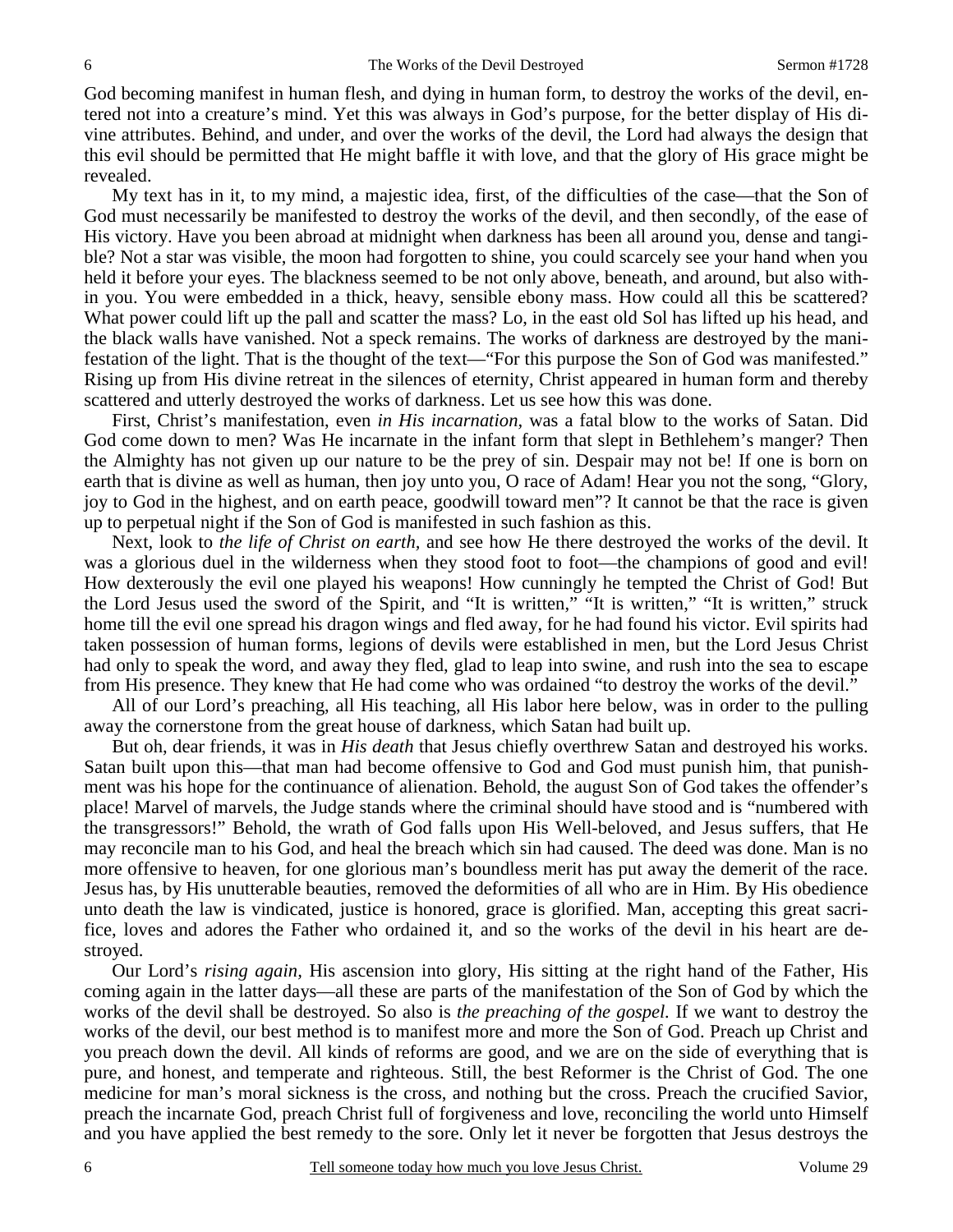works of darkness *by His Spirit.* It is the Spirit of God who puts divine energy into the sacred word. When the Spirit manifests Christ in a man then the works of darkness are destroyed in that man. When Christ is manifested in a nation then the works of Satan begin to fall in that nation. And in proportion as the Holy Spirit shall more and more reveal Christ to hearts and consciences, bringing them into obedience to the faith, in that degree shall the works of Satan be destroyed.

 Lastly, on this point, our blessed Lord is manifested in His eternal power and kingdom as *enthroned,* in order to destroy the works of the devil, for "the government shall be upon His shoulders, and His name shall be called Wonderful, the mighty God, The Father of the ages." He is such a father, and the age is made to feel His forming hand. Kings, presidents, parliaments, poets, leaders and such like—these are visible powers, but there is over them all, an invisible power. A late philosopher asserted that amid all the confusion of affairs he could see a power over all which works towards righteousness. There is such a power. There is a King of kings and a Lord of lords. And who is He? It is He of whom we read, "The Father has committed all things into His hands." He is ruling, He is reigning even now, and despite our unbelief, things are moving on. God is being glorified, His kingdom is coming, the ultimate destruction of evil on the earth is sure, and the eternal reign of the right and of good is certain. "The Lord reigns; let the earth rejoice; let the multitude of isles be glad thereof." Enthroned at the right hand of the Eternal, Jesus sits, the man of love, the crucified. He has reassumed His eternal glory and sovereignty, and without His bidding shall not a dog move his tongue. The dominion is with the Son of God, and He shall end the reign of evil. Glory be to His name forever and ever!

**IV.** Lastly, I would come close home to each dear friend as we utter a few words of inquiry as to THE EXPERIENCE OF ALL THIS IN OURSELVES. Has the Son of God been manifested to you to destroy the works of the devil in you? Come to the point, and look at yourself!

 At first there was in your heart an *enmity to God,* for "the carnal mind is enmity against God." Is that enmity destroyed? Has the love of God in Christ Jesus appeared to you in such a way that you can truly say you no longer hate God, but love Him? Though you do not love Him as you wish to do, yet your heart is toward Him and you desire to be like Him, and to be with Him forever. This is a good beginning, the Son of God has destroyed your enmity, you have seen the love of God in Christ, and your rebellion against God has ceased.

 The next work of the devil which usually appears in the human mind is *self-righteous pride.* The man says, "I am no enemy to God, I am righteous, if I am not perfect, yet I am tolerably good. God, I thank You that I am not as other men are. I do this and I do that, and I do not do the other." This is our natural boasting, but the Son of God destroys it. Has the Son of God destroyed all your selfrighteousness? It is a precious lot of rags, but we so constantly practice the art of patching and mending that we dream that we are clothed in royal apparel. Have all those rags gone from you? Has a strong wind blown them right away? Have you seen your own natural nakedness? Why, if I were to talk about my own righteousness, I would be a fool and a liar in one. I have no righteousness of my own. I dare not dream of such a thing. Is that your case? Then the Lord Jesus Christ has been manifested to destroy in you the works of the devil. That is a pretty name for your righteousness, is it not? It deserves that name, for the best righteousness of man, when it is set up in opposition to the righteousness of Christ, deserves small compliments, it is one of the works of the devil.

 When the Lord has destroyed self-righteousness in us, the devil generally sets us forth another form of his power, and that is *despair.* "Ah," he says, "you see what a sinner you are—God will never be reconciled to you! There is no forgiveness for you!" Oh that ever he should have the impudence to make a man believe so gross a slander of such a God as ours, whose very name is love, and who gave His Son to die for sinners! But, if the Lord Jesus Christ has been manifested to you, despair has gone, that work of the devil has been all destroyed, and now you have a humble hope in God, and a joy in His mercy. Though you speak sometimes with bated breath, yet your doubt is about yourself, not about your Lord. You know whom you have believed, and you know that He is a God that passes by transgression, iniquity, and sin. Thus three sets of works of the devil are gone already—enmity is gone, self-righteousness is gone, and despair is gone.

 What next? Have you any *unbelief* in your heart as to the promises of God? That is a favorite work of the devil; unbelief is one of his darling children. Now, I beseech you, do not say, "I must always feel